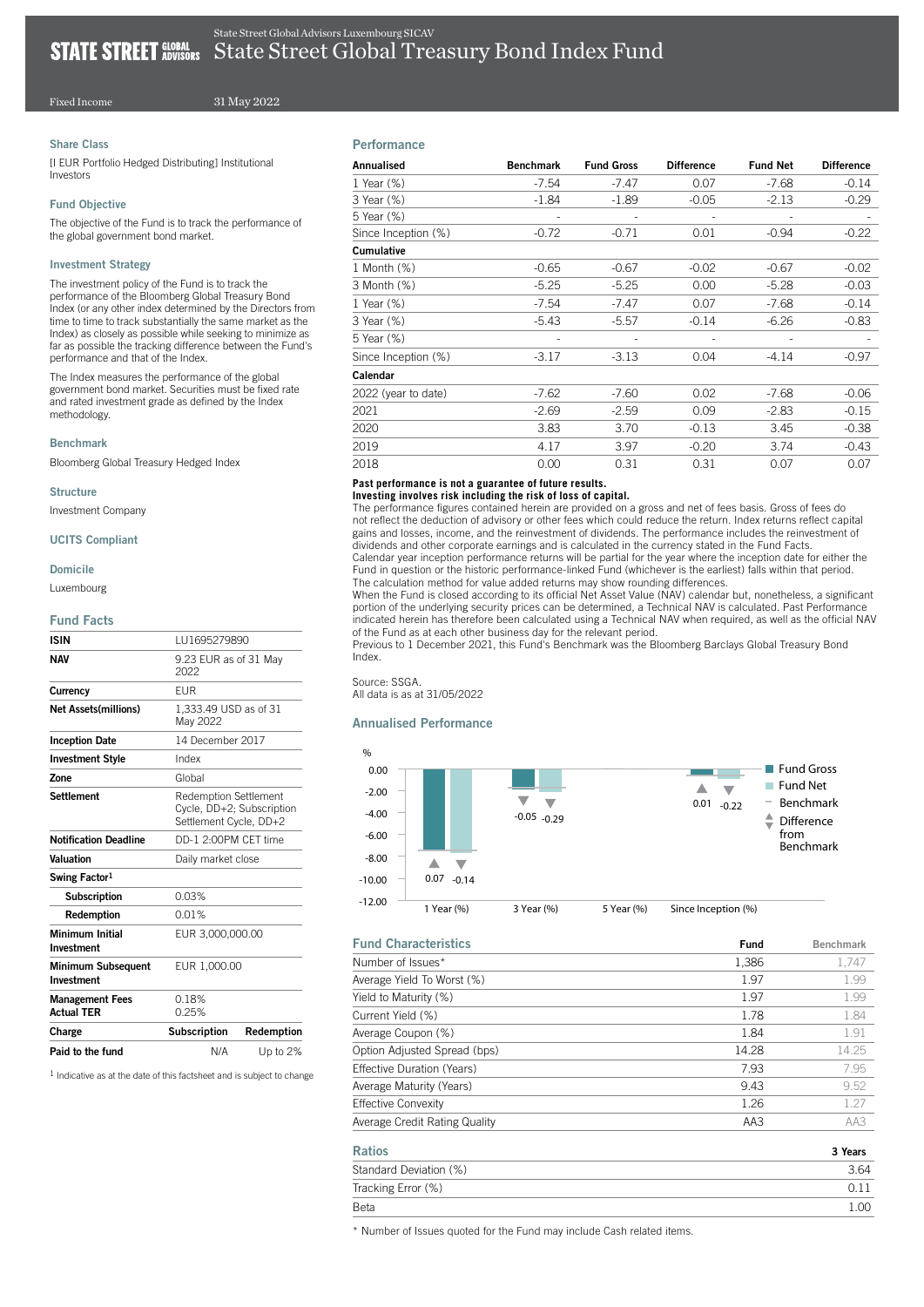# **State Street Global Treasury Bond Index Fund** 31 May 2022 State Street Global Advisors

| <b>Country Allocation</b> | Fund<br>(% ) | <b>Benchmark</b><br>(% ) |
|---------------------------|--------------|--------------------------|
| <b>United States</b>      | 30.80        | 30.79                    |
| Japan                     | 22.54        | 22.52                    |
| China                     | 7.40         | 7.48                     |
| United Kingdom            | 6.12         | 6.08                     |
| France                    | 5.47         | 5.50                     |
| Italy                     | 4.96         | 5.01                     |
| Germany                   | 4.14         | 4.15                     |
| Spain                     | 3.33         | 3.30                     |
| Canada                    | 1.83         | 1.82                     |
| South Korea               | 1.79         | 1.87                     |
| Other                     | 11.63        | 11.50                    |
| Total                     | 100.00       | 100.00                   |

| <b>Credit Rating Exposure</b><br><b>Allocation</b> | Fund<br>(% ) | <b>Benchmark</b><br>(% ) |
|----------------------------------------------------|--------------|--------------------------|
| Aaa                                                | 41.80        | 40.70                    |
| Aa                                                 | 16.21        | 16.56                    |
| Α                                                  | .3440        | 34.85                    |
| Baa                                                | 7.58         | 7.89                     |
| Total                                              | 100.00       | 100.00                   |

| <b>Sector Allocation</b> | Fund<br>(% ) | Benchmark<br>$(\% )$ |
|--------------------------|--------------|----------------------|
| Treasury                 | 98.17        | 100.00               |
| Cash                     | 183          |                      |
| Total                    | 100.00       | 100.00               |

# Aaa Aa ABaa 0 10 20 30  $40$ 50  $\circ$

For More Information

Visit our website www. ssga.com or contact your representative SSGA office.

## SSGA Belgium

+32 (0) 2 663 2016

SSGA France +33 (0) 1 44 45 40 48

SSGA Germany

+49 (0) 89 55878 999

SSGA Ireland +353 (1) 776 3188 / +353 (1) 776 3029

SSGA Italy +39 02 3206 6121

SSGA Middle East & Africa +971 2 245 9000

#### SSGA Netherlands

+31 (0) 20 718 1701

SSGA Switzerland

+41 (0) 44 245 7099

SSGA United Kingdom

+44 (0) 20 3395 2333

| <b>Maturity Allocation</b> | <b>Fund</b><br>(% ) | <b>Benchmark</b><br>(% ) |
|----------------------------|---------------------|--------------------------|
| $0 - 1$ Year               | 1.83                |                          |
| $1 - 3$ Years              | 22.84               | 24.70                    |
| $3 - 5$ Years              | 18.23               | 18.58                    |
| 5 - 7 Years                | 14.22               | 13.84                    |
| 7 - 10 Years               | 13.30               | 13.72                    |
| 10 - 20 Years              | 15.01               | 14.63                    |
| $> 20$ Years               | 14.58               | 14.54                    |



#### Source: SSGA.

Characteristics, Credit Rating Exposure Allocation, country allocations and sectors shown are as of the date indicated at the top of this factsheet and are subject to change. Within Country Allocation, 'Other' denotes the consolidation of any countries which are not already included in the Fund's top 10. Credit quality rating is based on an average of Moody's, S&P, and Fitch.

## **PLEASE NOTE THAT FULL DETAILS OF UNDERLYING FUND HOLDINGS CAN BE FOUND ON WWW.SSGA.COM**

### **Marketing Communication – General Access. Professional Clients Only.**

**This material is for your private information.** The information provided does not constitute investment advice as such term is defined under the Markets in Financial Instruments Directive (2014/65/EU) or applicable Swiss regulation and it should not be relied on as such. There is no representation or warranty as to the accuracy of the information and State Street shall have no liability for decisions based on such information.

The funds are not available to U.S. investors. **Please refer to the Fund's latest Key Investor Information Document and Prospectus before making any final investment decision. The latest English version of the prospectus and the KIID can be found at www.ssga.com. A summary of investor rights can be found here: https://www.ssga.com/ library-content/products/fund-docs/summary-of-investor-rights/ssga-investors-rights-summary-template-non-etf-Lux.pdf Note that the Management Company may decide to terminate the arrangements made for marketing and proceed with de-notification in compliance with Article 93a of Directive 2009/65/EC.**

This communication is directed at professional clients (this includes Eligible Counterparties) who are deemed both Knowledgeable and Experienced in matters relating to investments.

**The information contained in this communication is not a research recommendation or 'investment research' and is classified as a 'Marketing Communication' in accordance with the Markets in Financial Instruments Directive (2014/65/EU) or applicable Swiss regulation. This means that this marketing communication (a) has not been prepared in accordance with legal requirements designed to promote the independence of investment research (b) is not subject to any prohibition on dealing ahead of the dissemination of investment research.**

"Bloomberg<sup>®</sup>" and all Bloomberg Indices are service marks of Bloomberg Finance L.P. and its affiliates, including Bloomberg Index Services Limited ("BISL"), the administrator of the index (collectively, "Bloomberg") and have been licensed for use for certain purposes by State Street Bank and Trust Company, through its State Street Global Advisors division ("SSGA"). Bloomberg is not affiliated with SSGA, and Bloomberg does not approve, endorse, review, or recommend any SSGA product. Bloomberg does not guarantee the timeliness, accurateness, or completeness of any data or information relating to any SSGA product.

The whole or any part of this work may not be reproduced, copied or transmitted or any of its contents disclosed to third parties without SSGA's express written consent.